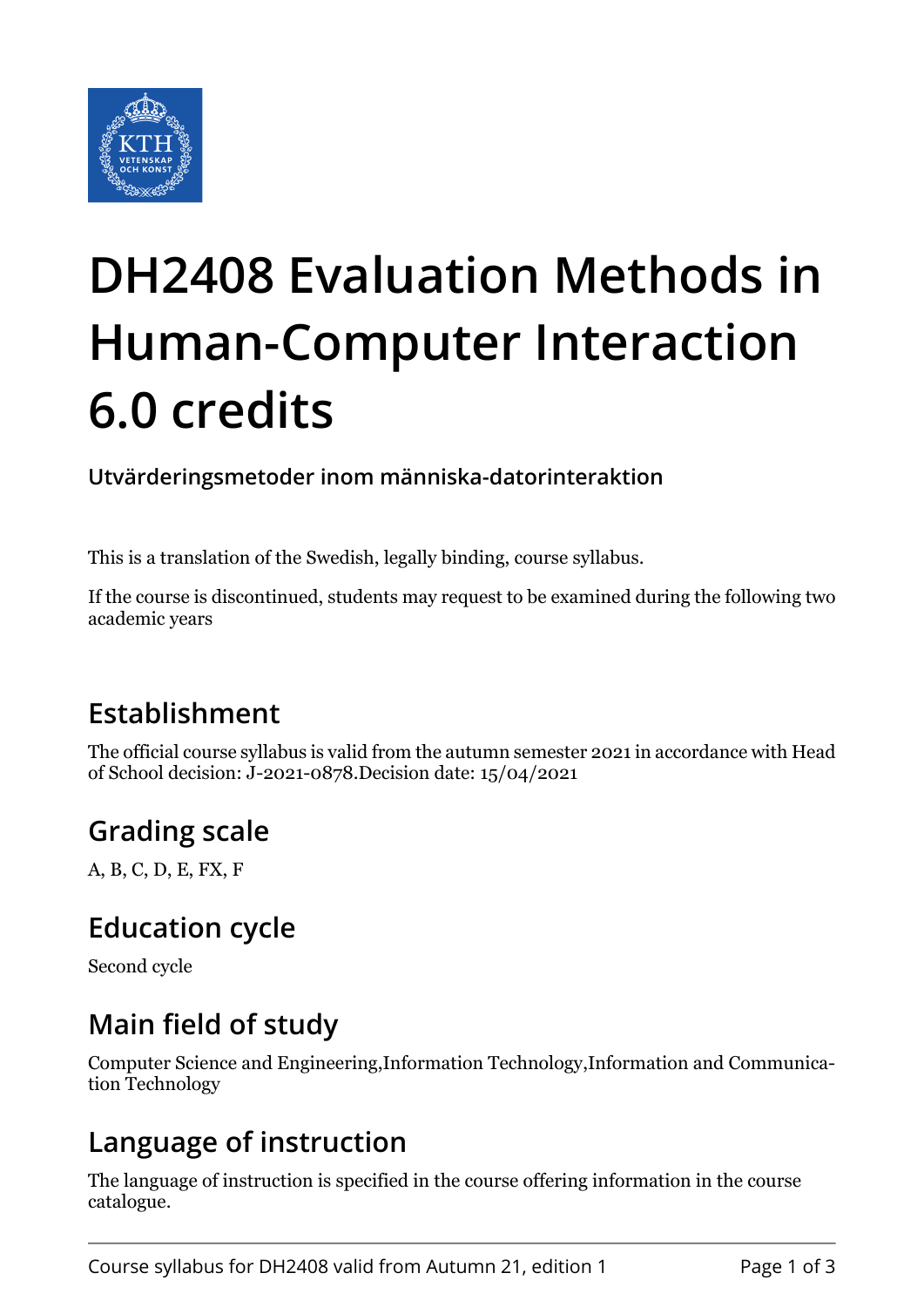## **Intended learning outcomes**

The goal of the course is that students that has completed the course should be able to:

- discuss the theoretical background of evaluation of usability in the area of human-computer interaction
- know how usability investigations are used in industry in different stages of a product development process
- have practical experience of planning, performing, and reporting different types of usability evaluations
- to choose a suitable evaluation method based on a specific problem and environment
- judge the possibilities and limitations of different methods
- communicate results from usability evaluations in a useful way for a team of product developers

so that they will be able to

- discuss usability issues and be able to realise the purpose of doing usability evaluations in different stages of a product development process
- perform evaluations within the human-computer interaction area on their own
- review the quality of the results from an usability evaluation that someone else has done.

#### **Course contents**

Theoretical framework for evaluation of usability covering different categories or types of evaluation methods. The course will treat methods more adapted to the user category and how the system is used. Generalization and limitations of evaluation methods will be discussed. Lab work applying different evaluation methods on different artefacts, user groups and situations will be performed in a lab environment as well as in field. The lab work follows the evaluation process which is based on planning, performing, analyzing, and documenting an evaluation.

## **Specific prerequisites**

Single course students: At least two years of studies in media technology, computer science, information technology or comparable and the courses DD1337 Programming and DH1620 Human-Computer Interaction, Introductory Course or equivalent.

## **Examination**

• INL1 - Assignment, 6.0 credits, grading scale: A, B, C, D, E, FX, F

Based on recommendation from KTH's coordinator for disabilities, the examiner will decide how to adapt an examination for students with documented disability.